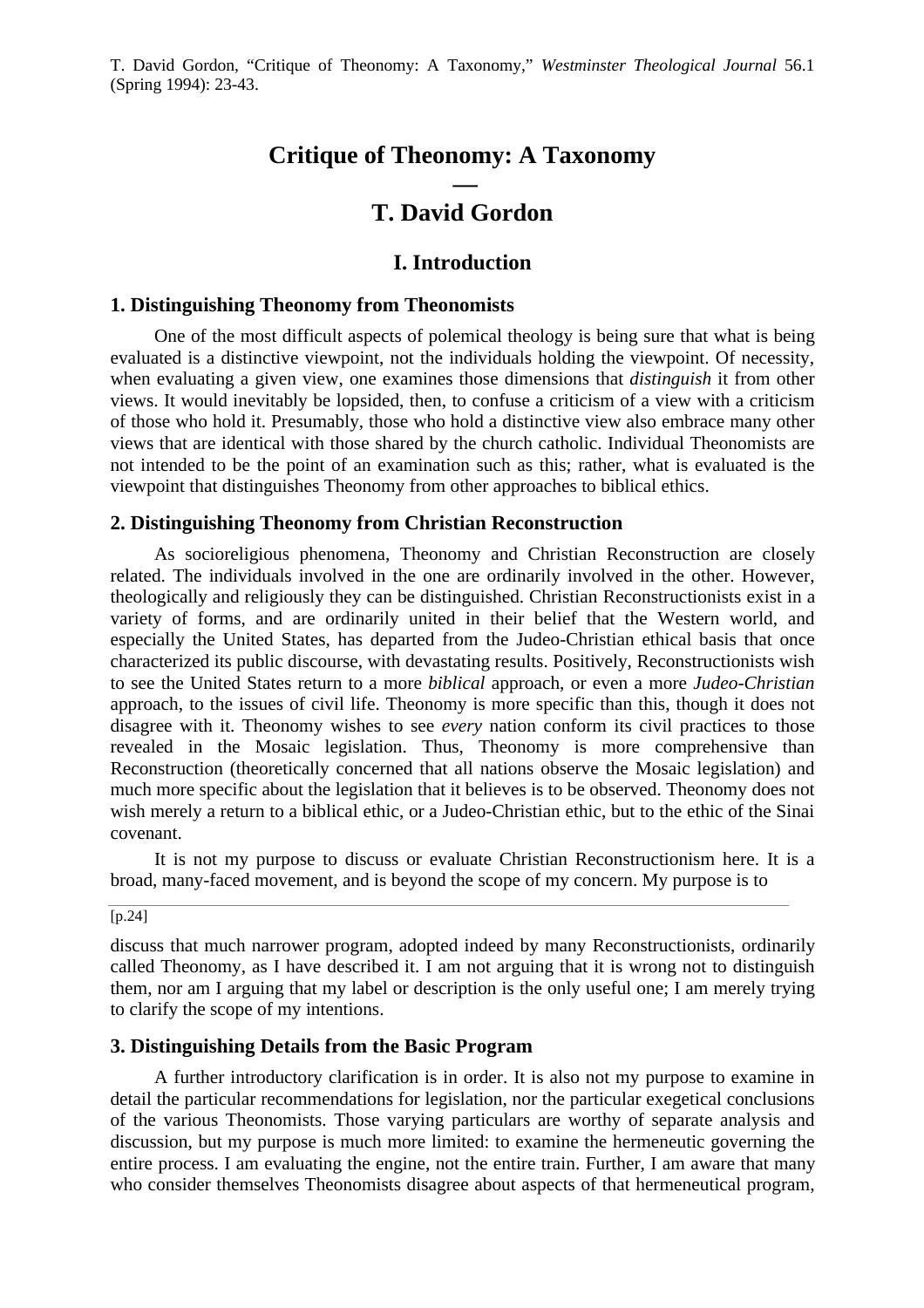and so it is not my purpose to "tar" every self-proclaimed Theonomist with the same brush. Individuals should be evaluated individually, and those who do not embrace the hermeneutic that I here describe are free of the critique.

Despite the variety on particulars, however, there can be little doubt that the clearest, most deliberate attempt to describe and defend Theonomy is contained in Gregory L. Bahnsen's *Theonomy in Christian Ethics*.<sup>1</sup> It is my purpose to employ this volume as the most reliable indicator of what Theonomy is. Those who embrace a particular variation differing from Bahnsen's are thus free of the critique here developed, at least potentially.

## **4. Dividing the Question**

It will also be my purpose to critique Theonomy in several ways, in terms of the varying arguments by which it is promoted. Theonomy does not stand on a single leg, but on several. Those individuals who already reject one or two of those legs may find it convenient to skip my discussion of those matters, and go on to the places where I discuss other aspects.

I will not attempt here a refutation of that particular leg of Theonomy known as postmillennialism. Many others have very ably discussed that matter, and the reader is encouraged to read Geerhardus Vos, Richard B. Gaffin, Jr., Herman Ridderbos, O. Palmer Robertson, Meredith G. Kline, $<sup>2</sup>$  and others who have written in this area. An additional</sup>

 $\overline{[p.25]}$ 

l

reason for my not evaluating postmillennialism here is that there are non-Theonomic postmillennialists. While Theonomy is more attractive to a postmillennialist than to anyone else, one can be a postmillennialist without agreeing with Theonomy.

The following "legs" of the Theonomic stool will be discussed here: the argument from necessity; the Theonomic dependence upon and understanding of Matt 5:17–21; the Theonomic understanding of covenant theology.

## **5. Giving Credit Where Credit Is Due**

As a final introductory comment, I would like to make clear that what follows is profoundly indebted to insights first raised by others. It is not my intention to advance exclusively new arguments against Theonomy, but rather, to gather in one place a brief taxonomy of the major arguments. I have been profoundly helped by others, and much of what follows was already expressed or at least germinal in the writings of others. Especially to be acknowledged, in no particular order, are Meredith G. Kline, Vern S. Poythress, Paul D. Fowler, and Richard B. Gaffin, Jr.<sup>3</sup> At the same time, none of these individuals should be held responsible for whatever is untrue, unclear, or unhelpful in what follows.

<sup>1</sup>*Theonomy in Christian Ethics: Expanded Edition with Replies to Critics* (Phillipsburg, NJ: Presbyterian and Reformed, 1984)

 $2$ I will not attempt here to give exhaustive bibliographies of these individuals. It is ubiquitous in Vos, Ridderbos, and Kline, of course, and is evident in Palmer Robertson's "Is There a Distinctive Future for Ethnic Israel in Romans 11?" in *Perspectives on Evangelical Theology* (ed. K. Kantzer and S. Gundry; Grand Rapids: Baker, 1979) 209-27, and in Richard B. Gaffin's "Theonomy and Eschatology: Reflections on Postmillennialism," in *Theonomy: A Reformed Critique* (ed. W. Barker and R. Godfrey; Grand Rapids: Zondervan, 1990) 197-226.

<sup>&</sup>lt;sup>3</sup> All of Kline's writings are implicitly germane, but especially his "Comments on a New-Old Error: A Review of Greg Bahnsen, *Theonomy in Christian Ethics*," *WTJ* 41 (1978-79) 172-89. Poythress's considerations are found in audio form in a series of lectures available through Westminster Media, and also in his *The Shadow of Christ in the Law of Moses* (Nashville, TN: Wolgemuth & Hyatt, 1991), esp. two of the appendices, "Evaluating Theonomy," (pp. 311-61), and "Does the Greek Word Plegoo Sometimes Mean 'Confirm'?" (pp. 363-77), and again in his "Effects of Interpretive Frameworks on the Application of Old Testament Law," in *Theonomy: A Reformed Critique*, 103-23. Paul D. Fowler's review (never published but frequently photocopied) of Bahnsen's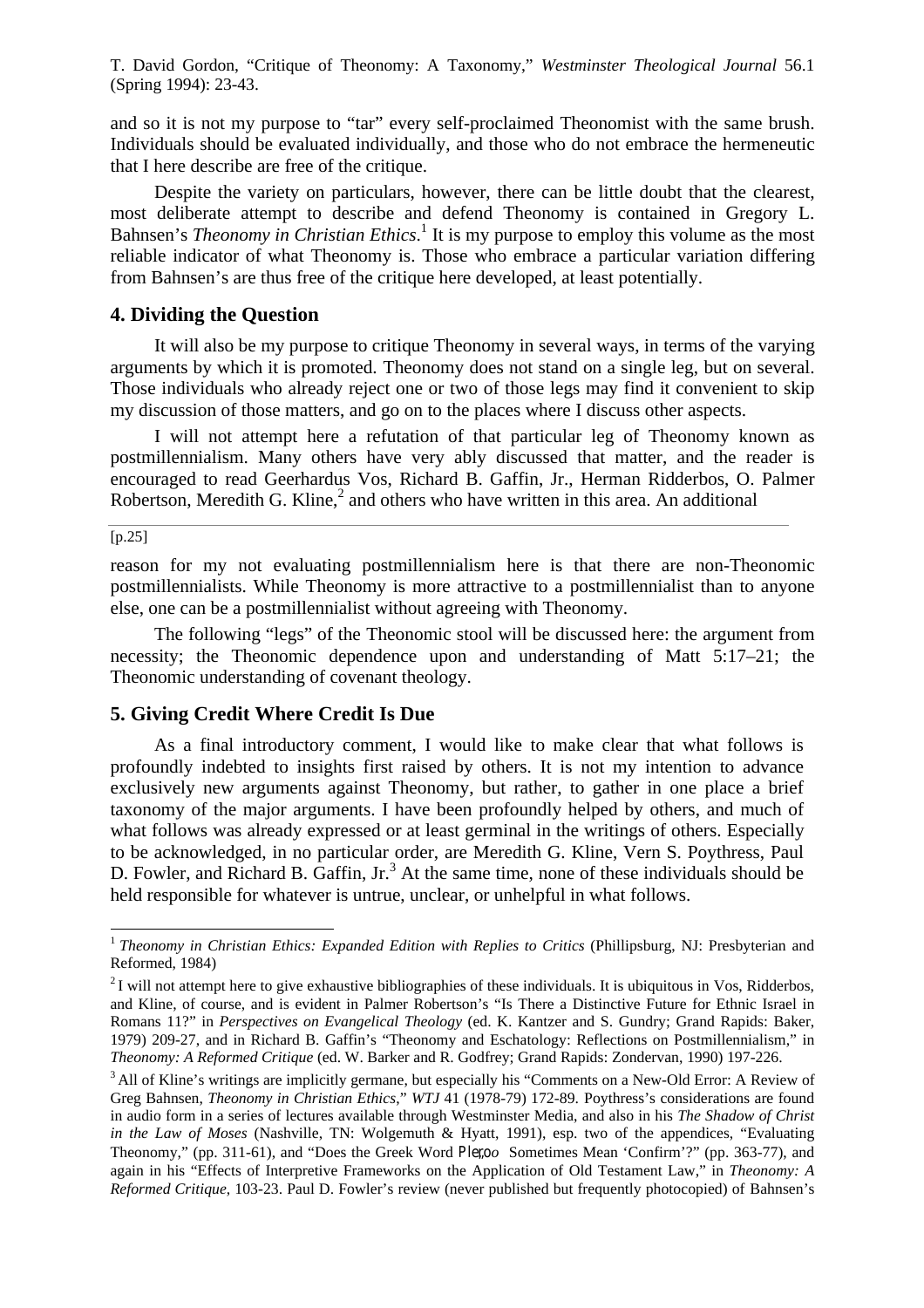# **II. Specific Arguments**

## **1. The Argument from Necessity**

To my knowledge, Bahnsen's *Theonomy in Christian Ethics* does not depend in any particular measure on this argument. Yet, it is my observation from conversations with Theonomists that many others rely heavily on this argument. Indeed, many individuals seem to embrace Theonomy because of their conviction that Theonomy, or something like it, is necessary. The argument from necessity is essentially this: we need to know how to function in the civil arena, and therefore the Word of God must provide us with such

#### $[p.26]$

l

instruction. This leads quickly to embracing the Mosaic legislation for such guidance, since all parties agree that the only place where statecraft of any sort is comprehensively recorded in the Scriptures is in the Sinai legislation.

Ordinarily, in any debated arena, the argument from necessity is fallacious, and evidently so from a theistic framework. The nature of the curse on the human race subsequent to the Fall has left us in a circumstance of having many pains and unfulfilled desires. Often these desires are confused with "needs," and we believe our needs must be met, at least potentially, somewhere. However, a Christian theist recognizes both that there is a distinction between desires and needs, and that there will always be more desires than solutions to them, at least prior to the glorified state.

Where does the Bible address other matters, such as statecraft, science, or medicine? Does the Bible contain a cure for cancer? Does it contain a solution to the long-standing debate between engineers and mathematicians regarding the stability of suspension bridges? And if it does not, why is statecraft different from these areas? Is a well-run state more *necessary* than efficient agriculture? Is a well-run state more *necessary* than good medicine? If not, why do we expect biblical directives here and not elsewhere? Are we not obliged, as God's creatures, to serve him in all aspects of life? Are we not obliged, for instance, as Christian practitioners of medicine, to bring glory to God in all that we do? And yet, we evidently do not have a comprehensive or particular directive in Scripture for *how* to serve God in the field of medicine. If the Theonomic plea from necessity is valid in the field of statecraft, then someone should indicate either that it is also valid in other fields, or that statecraft is a different field of human endeavor, subject to special considerations.

In fact, it is my judgment that natural revelation is a sufficient guide in each of these areas. In the field of natural revelation, the tools for understanding our duty are different than in the field of special revelation. In studying special revelation, we learn Hebrew and Greek, ancient history and culture, etc. In studying natural revelation, we learn to weigh, measure, test, etc. Put most plainly, natural revelation is studied by observation, and by trial-and-error.

In the field of medicine, for instance, we develop instruments which assist us in our ability to observe: more powerful microscopes, CAT-scan machines, etc. When we are able to observe accurately the physical realities, we then propose theories for dealing with them, and we test those theories by trial-and-error. It is not different in the field of statecraft. We observe human nature, and especially human nature in society (sociology, anthropology, political science, psychology and social psychology, history). From our observations, we

*Theonomy* is a very helpful work. Gaffin's influence is implicit, because of his understanding of NT eschatology generally, as reflected in his classroom lectures at Westminster Seminary, and in his previously cited article, "Theonomy and Eschatology."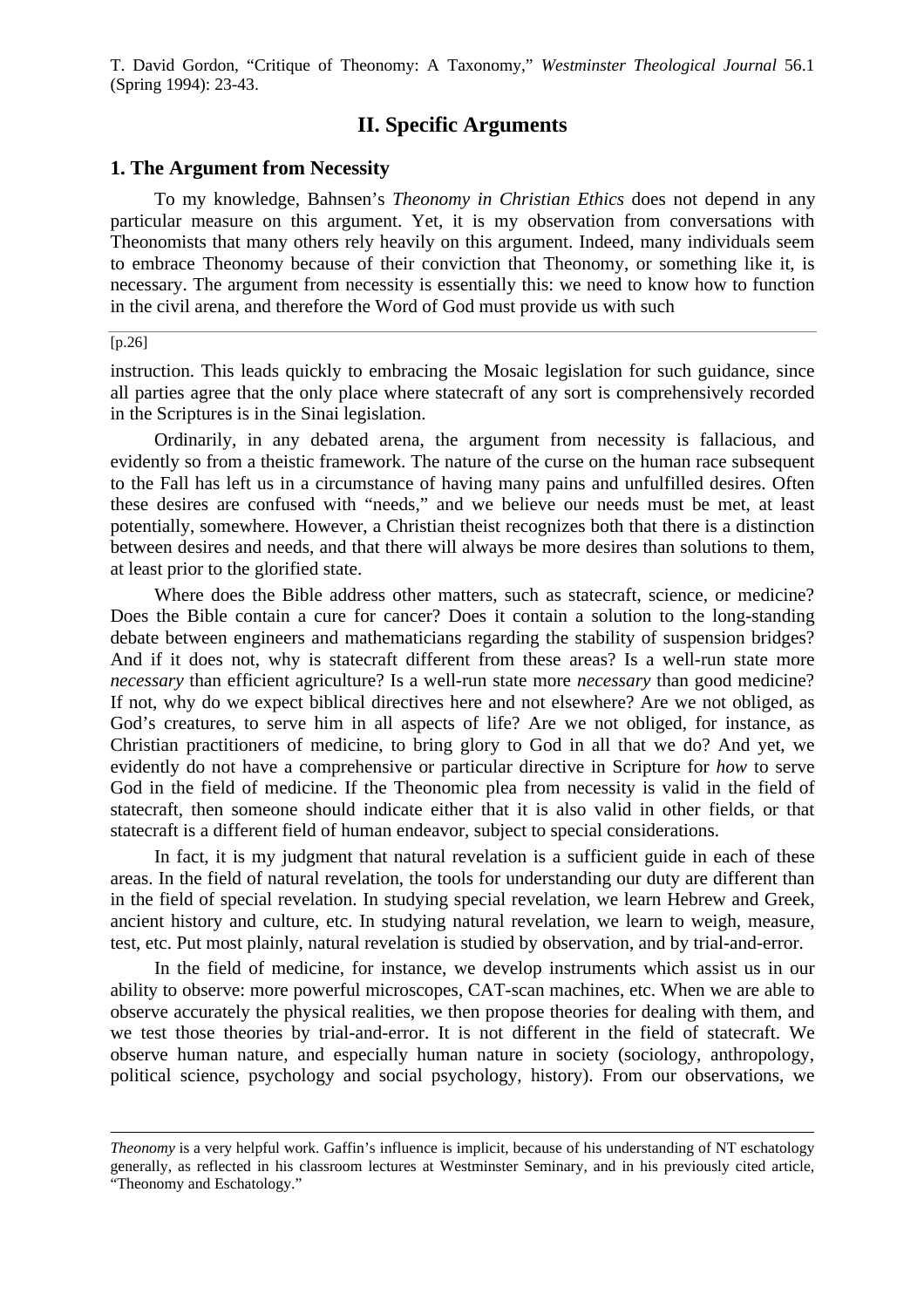propose theories, and test them by trial-and-error (or, by evaluating how such theories worked, when and if they have been tested in other societies).

 $\sqrt{p.27}$ 

If we could not develop and refine statecraft by this method, then how can we account for the fact that many governments have proceeded, with varying degrees of success, by this method? Further, by what method did the Roman government proceed in Paul's day, and could it have been responsible for Paul to urge obedience to such authorities if he were convinced that such authorities were fundamentally wrong? Indeed, for all the admitted errors of the Roman government, Paul's argument for submitting to them is not merely that the Roman government existed by God's providential appointment, but by the additional argument that the Roman civil authority, at least in a general way, was indeed fulfilling the divine mandate to punish the wicked (Romans 13).

Many Theonomists appear to have developed a novel, and erroneous, understanding of the sufficiency of Scripture. They imply that Scripture is a sufficient guide for the various departments of life, in all their specificity. In fact, the Reformational doctrine of the sufficiency of Scripture is a highly nuanced and sophisticated doctrine.

The Reformational doctrine of the sufficiency of Scripture does not mean that the Scriptures are sufficient to answer all of our questions. Rather, the doctrine means that the Scriptures are a sufficient guide to our communion with God, a guide to faith and life in the religious sense. *WCF* 1.6: "The whole counsel of God concerning all things necessary for his own glory, man's salvation, faith and life, is either expressly set down in Scripture, or by good and necessary consequence may be deduced from Scripture."

Theonomists often argue that it is "necessary for…man's…life" that humans have revealed directives for statecraft. If this argument were valid, however, why would it not be equally (or more) valid to argue that it is "necessary for...man's...life" that humans have revealed directives for medicine? Is it not the case when our loved ones die that the Scriptures have not been, in their medicinal instructions, sufficient in providing what is "necessary for…man's…life"? Is it not the case, when a suspension bridge collapses due to no construction failure, that the Scriptures have evidently not provided adequate instruction in the field of design?

I have never received an answer to this line of questioning from any of the Theonomists with whom I have conversed. I do not think it likely that I will. Yet I think the line of questioning not only deserves an answer, I also think it reveals something about Theonomy's agenda. For Theonomists, statecraft is simply more important than medicine, science, engineering, etc. Possibly due to their postmillennialism, possibly due to their (understandable) heartbreak over the decline of the West, and possibly due to other, less tangible factors, they have simply placed statecraft higher on their agenda than it is on other people's agenda. Yet they have not demonstrated *why* the solution to statecraft is more pressing than the solution to these other matters.

## $\overline{[p.28]}$

l

# **2. The Theonomic Dependence upon and Misunderstanding of Matt 5:17-21**

(1) *The role of Matt 5:17–21 in the Theonomic hermeneutic*. Paul Fowler correctly observed that Bahnsen's entire case for his approach to the "abiding validity of the law in exhaustive detail" was based upon his understanding of Matt  $5:17-21$ .<sup>4</sup> Fowler pointed out

<sup>4</sup>Unpublished typescript.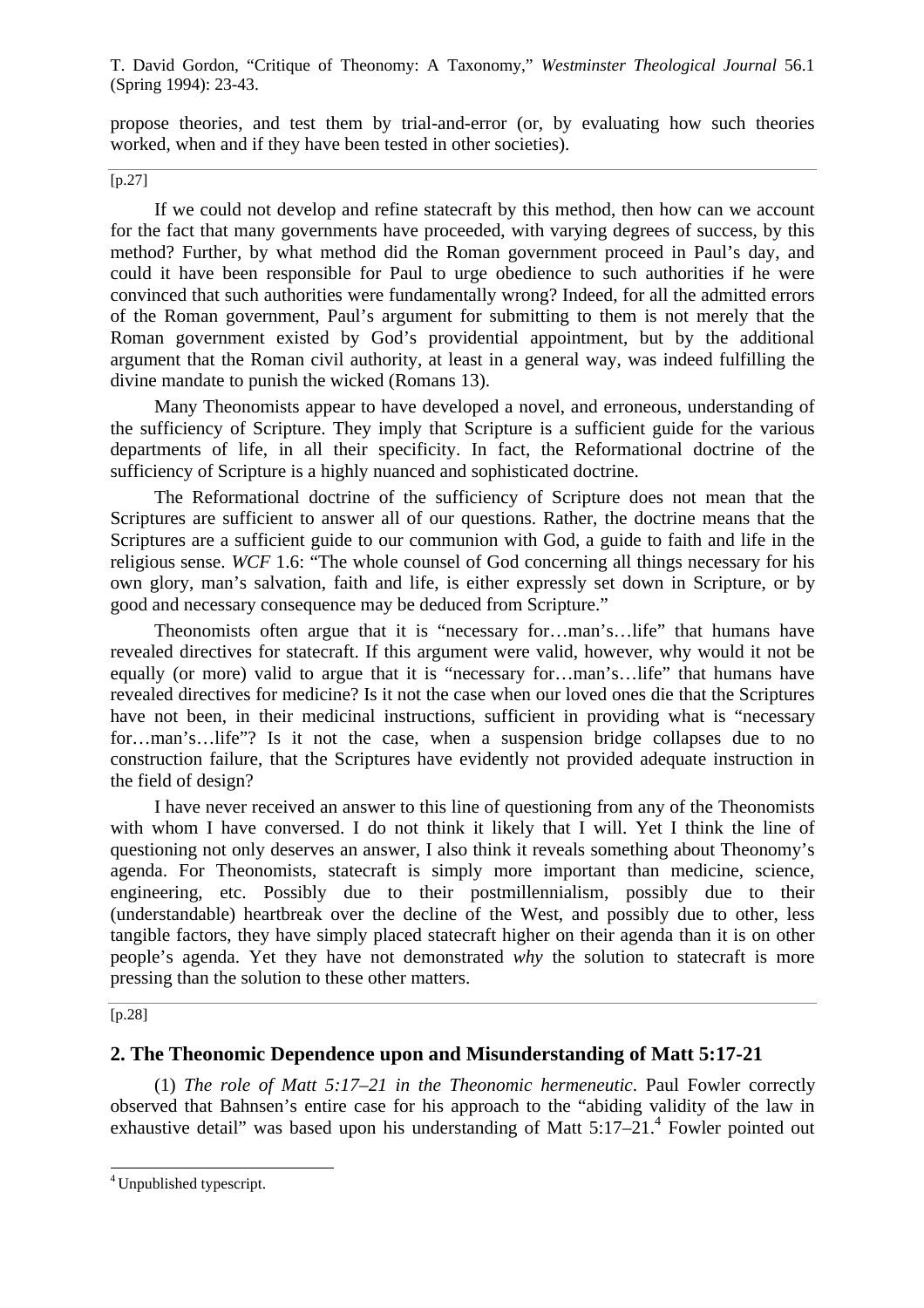how frequently this passage is cited in *Theonomy in Christian Ethics* as proof of the observation. Even the casual reader of Bahnsen's treatise recognizes that Matt 5:17–21 is cited again and again. Thus, if Bahnsen cannot make his case from this text, his case is not made.

We might go further and suggest that Bahnsen not only found in this passage a convenient defense of his hermeneutic, but that he could have found such a defense only here. The rest of the NT is so entirely silent on the issue, that it was necessary to Theonomy's case to establish itself on the basis of this text. Other NT passages provide counter-evidence. The sweeping statement (covenantally conditioned) in Heb 7:12 that where the priesthood changes, necessarily the law must change;<sup>5</sup> Paul's general statement that believers are "not under the law";<sup>6</sup> Paul's discussing the matter of civil obedience without any reference to the Sinai legislation (Romans 13); and the evident suspending of the ceremonial legislation by the Jerusalem Council, Paul, and the author of Hebrews are matters which point compellingly away from Bahnsen's suggestion that the Sinai legislation is abidingly valid in exhaustive detail.

(2) *The Theonomic understanding of Matt 5:17–21*. In four specific ways, Bahnsen's treatment of Matt 5:17ff. is deficient.<sup>7</sup> First, he "washes out" the prophetic half

#### [p.29]

l

of the "law and the prophets," effectively leaving only the "law" under consideration. Second, he misunderstands the use of pl hrow in the passage to mean "ratify" rather than "fulfill." Third, if he proves his thesis regarding "exhaustive detail" he proves too much, and would be required to conclude that the Jerusalem Council and the apostle Paul should be called least in the kingdom of heaven. Fourth, he fails to appreciate the genuinely temporal character of the parallel temporal clauses, "until heaven and earth pass away," and "until all things come to pass."

"Law and prophets" is a somewhat difficult expression in the Scriptures, and we do not intend to suggest that its precise meaning is self-evident. There are places where it could be a reference to the OT Scriptures in their comprehensive scope (Luke 24:44; Acts 24:14; Acts 28:23). The expression could refer to an entire revelatory era in the history of redemption (Matt 11:13: "For all the prophets and the law prophesied until John came"). The expression might even be a reference to the written constitutional document of the Sinai covenant (Matt

<sup>5</sup>Cf. John Owen, *Works of John Owen* (24 vols.; London: Johnstone & Hunter, 1850-55) 21.431: "Besides, such was the contexture of the law, and such the sanction of it, ('Cursed is every one who continueth not in all things which are written in the book of the law to do them,') that if any thing be taken out of it, if its order be disturbed, if any alteration be made, or any transgression be dispensed withal, or exempted from the curse, the whole fabric must of necessity fall unto the ground." Owen rightly observed that the stipulations of Sinai could not be abstracted from the sanctions of Sinai, nor from the priestly atonement of Sinai. All were part of the same covenantal "contexture" or "fabric."

 $6$  Following Moo, we would argue that Paul's use of nomo" is ordinarily a reference to the covenant administration made at Sinai, and that the expression upo<sup>p</sup> nomon is a reference to being a party to that covenant. Cf. Douglas J. Moo, "'Law,' 'Works of the Law,' and Legalism in Paul," *WTJ* 45 (1983) 80, 88: "What is vital for any accurate understanding of Paul's doctrine of law is to realize that Paul uses *nomos* most often and most basically of the Mosaic law…. As we have seen, the Reformers, as most theologians today, use 'law' to mean anything that demands something of us. In this sense, 'law' is a basic factor in all human history; and man is in every age, whether in the OT or NT, confronted with 'law.' What is crucial to recognize is that this is *not* the way in which Paul usually uses the term *nomos*."

<sup>7</sup>The hermeneutical heart of Bahnsen's *Theonomy in Christian Ethics* can be found in chap. 2, "The Abiding Validity of the Law in Exhaustive Detail," 39-86. Rather than clutter my manuscript with references to the particular places in this chapter, I would direct the reader to that chapter in its entirety as the best place to find a succinct representation of Theonomy's hermeneutic.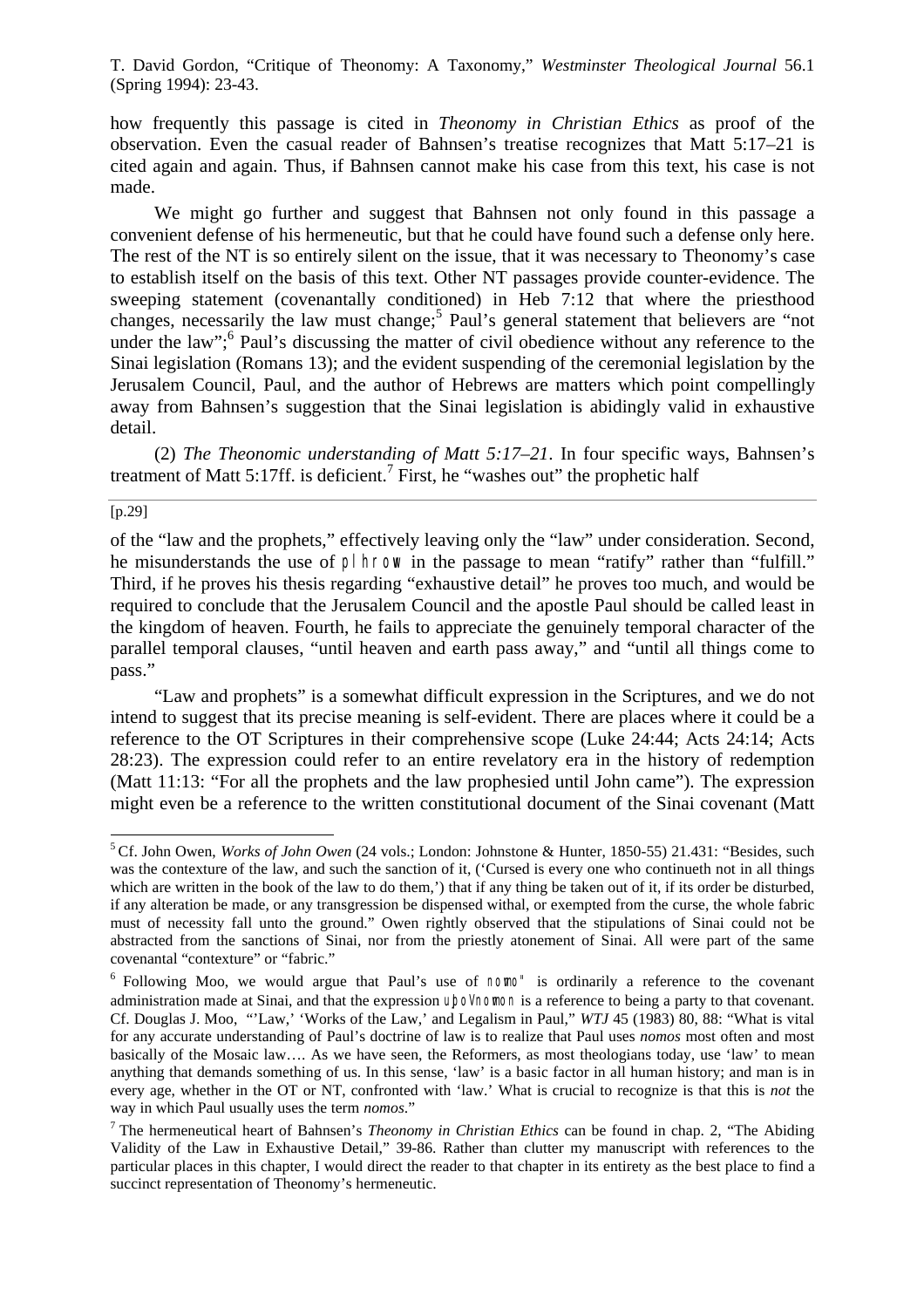7:12: "In everything do to others as you would have them do to you; for this is the law and the prophets"; 22:40: "On these two commandments hang all the law and the prophets"). But it is very unlikely that "law and prophets" can be taken as a reference exclusively, or even primarily, to the "*ethical stipulations* contained in the canon of the entire Older Testament."<sup>8</sup> Even in the two texts where the expression appears to focus on the ethical requirements of that administration, it is both the law and the prophetic administration of that law which are referred to.

The significance of this observation is profound in its consequences for exegesis. Biblically, "law and prophets" are conjoined. They are together in their function, and the prophets are in fact executors of the Sinai covenant. Their anticipation of Messiah's arrival is part of their declaration of judgment on Israel for her unfaithfulness to the covenant, because only the Messiah will be able to deliver from the curses of the Sinai administration. From a biblical perspective, if the Sinai legislation remains, then the prophetic office of preparing for the Messiah's arrival remains also.

The most daring dimension of Bahnsen's interpretation of Matt 5:17ff. is his argument that plhrw'sai should be interpreted to mean "ratify" rather than "fulfill." This interpretation is consistent with his interpreting the prophets out of the "law and the prophets," yet it is erroneous nonetheless.

His argument follows sound lexicographical considerations, but reaches erroneous conclusions, because some of the alternatives are not considered. Bahnsen is correct in attempting to interpret pl hrw's ai as functioning antithetically in this passage to katalu's ai. This is not only required by the general context, but by the fact that "law and prophets" is the direct object of each of the two verbs in question. He then argues that it would not make sense to speak of "fulfilling" the law, but that it would make sense to speak of "ratifying" the law. He is certainly right that this is plausible. However, this

## $[p.30]$

If we take the "law and prophets" together as a reference to the Sinai covenant, or the era in which God's people are governed thereby, then it makes sense to understand Jesus to be saying that he has not come (at least in his humiliated state) to abolish that covenantal administration, but to bring it to its conclusion. Since the other hy gon-statements of Jesus are routinely understood as being a reference to his humiliated state (his earthly ministry prior to his resurrection and ascension), there is also no conflict between such a statement and the reality that later he does terminate the one covenant administration and inaugurate a new one.

As Vern Poythress has demonstrated, $9$  such a rendering is also much more consistent with the ordinary understanding of pl hrw's a in contexts where the direct object is prophetic. Indeed, there is no evidence that the prophets were ever thought of as legislating, but there is evidence, within Matthew's Gospel, that the law was conceived of as prophesying: "For all the prophets and the law prophesied until John" (11:13).

Thus, there is a way of interpreting pl hrwsai in this text which is consistent with both "law" and "prophets," which does not require a *de facto* "washing out" of the one or the other. This way of understanding the verb is consistent with how the verb is regularly related to

l

meaning of plhrw'sai would not make much sense of the prophetic dimension of the equation; how would Jesus be "ratifying" the prophets? It would be better to find an understanding of both verbs, plhrw'sai and katalu'sai, which makes sense of both of the direct objects.

<sup>8</sup>*Theonomy*, 50, emphasis his.

<sup>9</sup>Poythress, *Shadow of Christ*, App. C, pp. 363-77.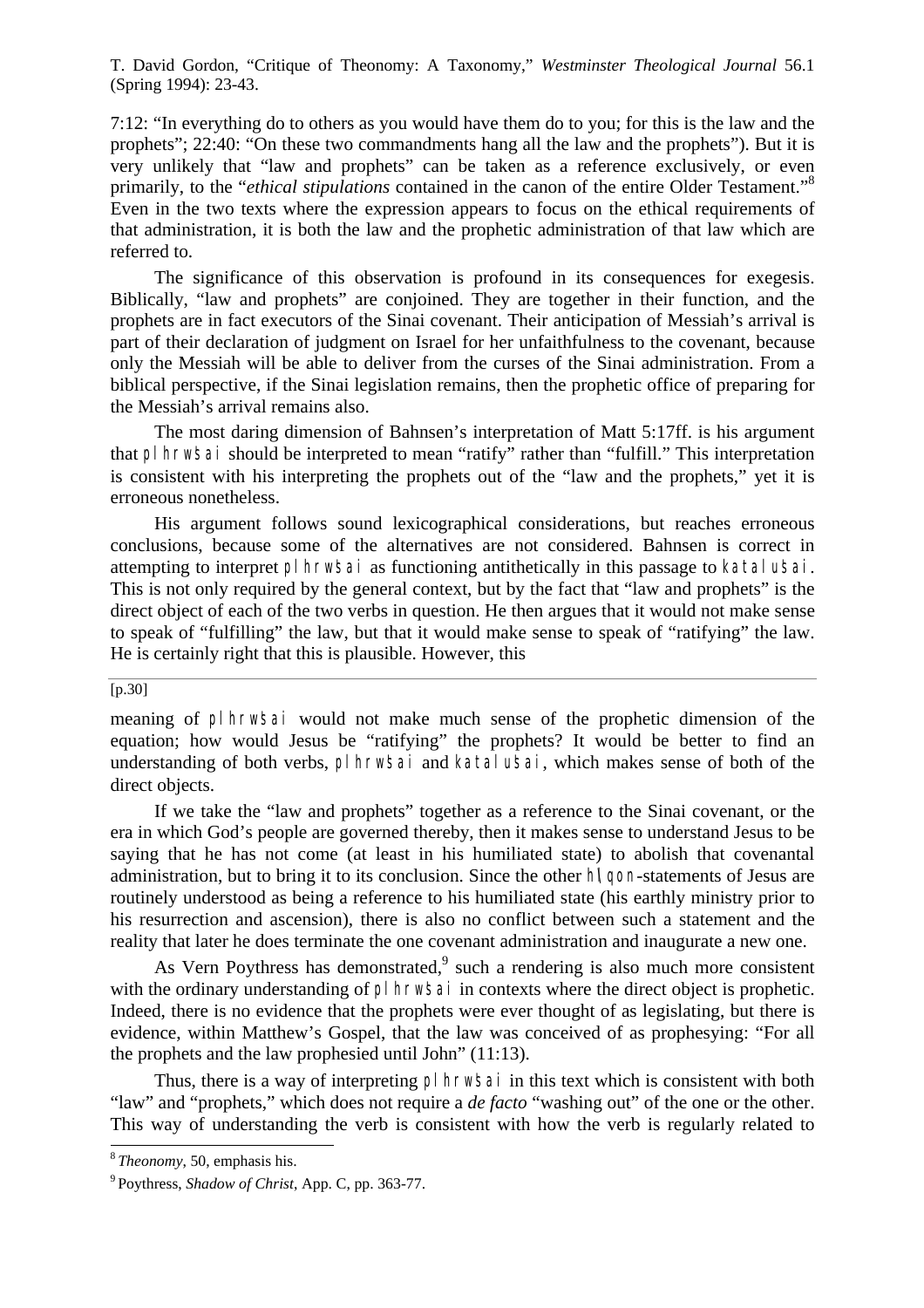"prophets"; it is consistent with Matt 11:13; and it is consistent with the portrait of Christ elsewhere in the NT as functioning within the Sinai covenant until he established the new by his death and resurrection, and therefore requiring his disciples to obey the Mosaic law until the New Covenant was inaugurated (Matt 23:2–3: "The scribes and the Pharisees sit on Moses' seat; therefore, do whatever they teach you and follow it").

Bahnsen attempts to establish a thesis that Jesus, in Matthew 5, reiterates for all time the validity of the entire Mosaic law, not merely the "moral" law, and that he does so "in exhaustive detail." Such an interpretation, if correct, would necessarily either condemn Paul and the other apostles or destroy Theonomy. Paul not only relaxes one, but several of the Mosaic laws, and not merely the "least," but several of the major laws, to wit, circumcision, the Jewish calendar, and the dietary laws.

Bahnsen's only escape from such a conundrum is to argue that Paul does not actually break these laws, but applies them differently to another covenantal context. This consideration, while removing the hermeneutic from the hotseat, destroys the very thing which the hermeneutic wishes to accomplish. If the law requiring a bloody rite (circumcision) can be fulfilled by a non-bloody rite (baptism), then where would Bahnsen's arguments for capital punishment necessarily go? Would we *wash* criminals today who

 $[p.31]$ 

l

commit capital crimes? If we would not, then why not? If we fulfill the requirement of *not* eating with Gentiles by *eating* with Gentiles, then do we fulfill the requirement of not murdering by murdering? If we fulfill the requirement of eating a feast on the day of atonement by *not* eating a feast on the day of atonement, then do we fulfill other mosaic laws by not doing them? If this were so, what would be left of Theonomy? How could the mosaic law possibly function as a guide for civil governments today, if the mosaic laws could be properly applied by not following them?

It would actually be the better of the two options for Bahnsen simply to conclude that Paul, the Jerusalem Council, and the author of Hebrews (and, as the inspirer of their words, the Holy Spirit) will share the honors as "least in the kingdom of heaven." This would still preserve the hermeneutic to provide direction for civil governments today, and would only have the difficulty of requiring a blanket condemnation of those whom Jesus appointed to be the foundation of the church.

Of course, we believe the paint on the bottom of Bahnsen's shoes was self-applied, as soon as he left the corner into which he had painted himself. Had the "law and prophets" been correctly understood as a reference to the entire revelation within the Sinai administration, Jesus' intention would have been clear: he would not abrogate any of the requirements or promises of that covenant administration until he had brought it to its fulfillment and had established a new covenant.

The strongest apparent exegetical case for Bahnsen's viewpoint resides in his taking the two temporal clauses as metaphors which, when negated, mean "never."<sup>10</sup> Thus, the passage would be interpreted as teaching that all of the requirements of the Sinai administration continue forever. However, if these two temporal clauses can be demonstrated to be nonmetaphors, and actual temporal clauses, then all that can be proven by Matthew 5 is that the Mosaic covenant, both in its prophetic and legal aspects, abides temporarily, until God changes it by causing heaven and earth to pass away, and by bringing "all things" to pass.

 $10$  "Given the cultural-literary milieu it is quite likely that this phrase was a graphic and strong way of saying 'never'" (*Theonomy*, 76).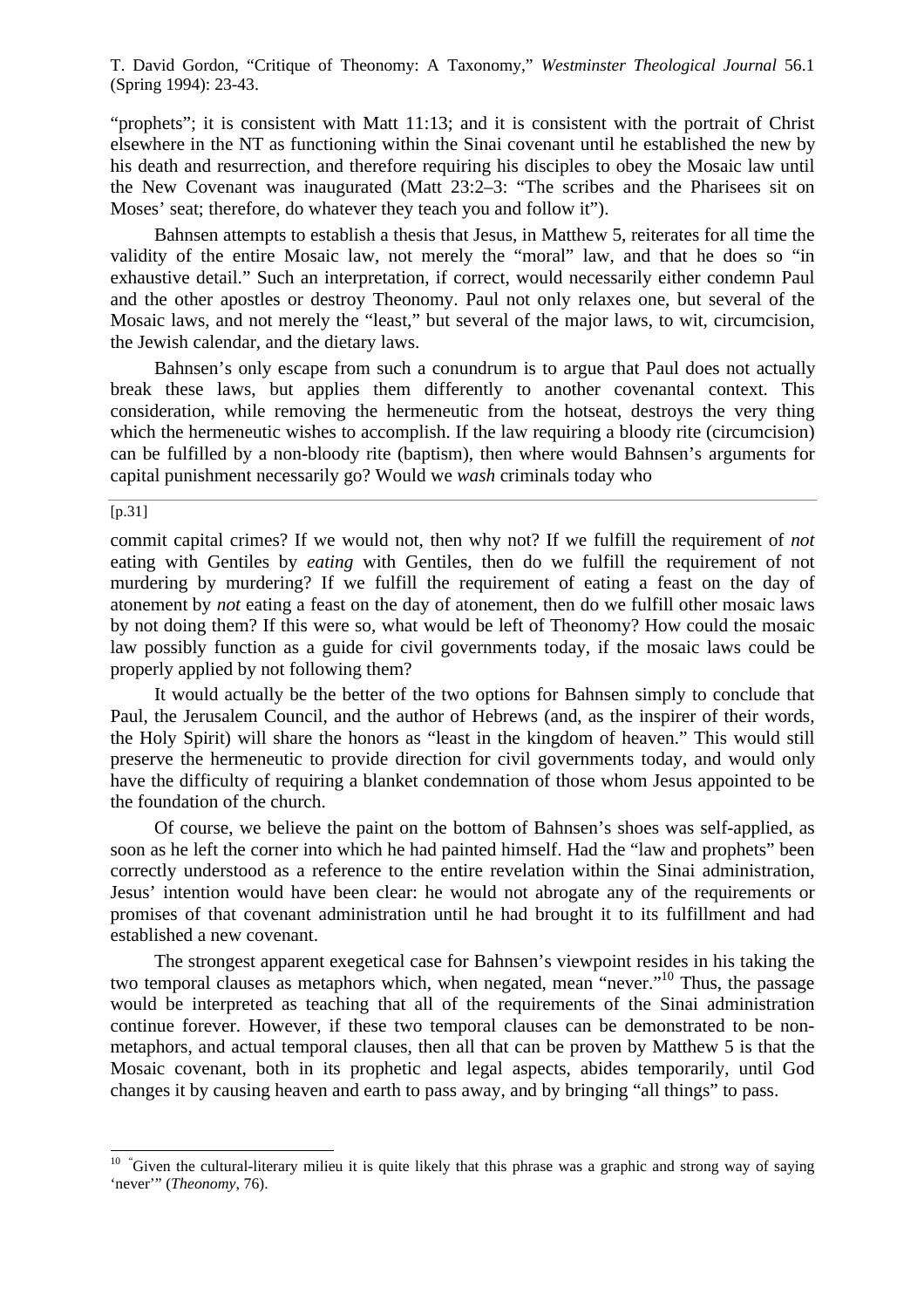Matt 24:34–35 demonstrates that the temporal clauses of Matt 5:17ff. are genuine temporal clauses: "Truly I tell you, this generation will not pass away until all these things have taken place [ew ] ah panta genhta]. Heaven and earth will pass away [o] oujrano'l' kail had help are leuvertail, but my words will not pass away." Note that the two expressions in Matthew 5 that appear to teach that not a jot or tittle will ever pass away need not be understood in such a way. "All things" *will* come to pass, or take place, and heaven and earth *will* pass away.

True, within a modern cosmology, it is difficult to believe that "heaven and earth" can pass away. It is thus not farfetched for Bahnsen to say regarding this verse that "the law will remain valid at least as long as the physical universe lasts.<sup> $11$ </sup> But within a biblical

#### [p.32]

cosmology, it not only *can* happen, but already *did* happen once before, and will happen again: "They deliberately ignore this fact, that by the word of God *heavens* existed long ago and an *earth* was formed out of water and by means of water, through which the world of that time was deluged with water and *perished* [apwleto]. But by the same word the present heavens and earth [o] dell nun out anoil kail have have been reserved for fire, being kept until the day of judgment and destruction [krisew" kail apwlein"] of the godless" (2 Pet 3:5–7). "Heaven and earth," biblically, refer to the created order in terms of its created purpose, to serve God. The "destruction" or "passing away" of heaven and earth is also then spoken of when God *judges* its inhabitants. Cosmologically, the heaven and earth were not annihilated in the flood. Covenantally, however, the inhabitants thereof were judged by God, and the judgment was spoken of as perishing or "destruction."<sup>12</sup>

The only remaining issue, then, is *when* such judgment/destruction of the heavens and the earth will take place. Within a NT eschatology, I believe there is a sense in which this took place with the death of Jesus, and another sense in which it will take place at his return. At Christ's death, God's judgment came upon the Representative of those under God's wrath; at his return it will come upon those who are not under the Mediator's representation. Thus, Matthew records that, at the crucifixion, darkness came upon "the whole earth" (Skotto" egeneto epil pa'san th'n ghh,  $27:45$ ), even though earlier the darkening of the sun was prophesied to be that which would attend the *return* of Christ to judge (o) he skotisghvetai, 24:29). In each case, the portents in the heavens and earth were symbols of divine judgment. Similarly, signs elsewhere associated with the return of Christ to raise the dead were also provisionally fulfilled at his death: "Then Jesus cried again with a loud voice and breathed his last. At that moment the curtain of the temple was torn in two, from top to bottom. The earth shook, and the rocks were split. The tombs also were opened, and many bodies of the saints who had fallen asleep were raised. After his resurrection they came out of the tombs and entered the holy city and appeared to many" (Matt 27:50–53).

For our purposes, then, the expressions in Matt 5:17ff. which suggest that the "law and prophets" will never pass away, nor any part thereof, must be understood as in fact genuine

l

 $11$  Ibid.

 $12$  Additionally, it is possible that there is some relation between the *inhabitants* of the created order (especially humans, with the God-given duty of cultivating the created order) and the created order itself, so that the judicial destruction of the inhabitants of the created order is spoken of as a destruction of the created order itself. Either understanding is compatible with the results of this study.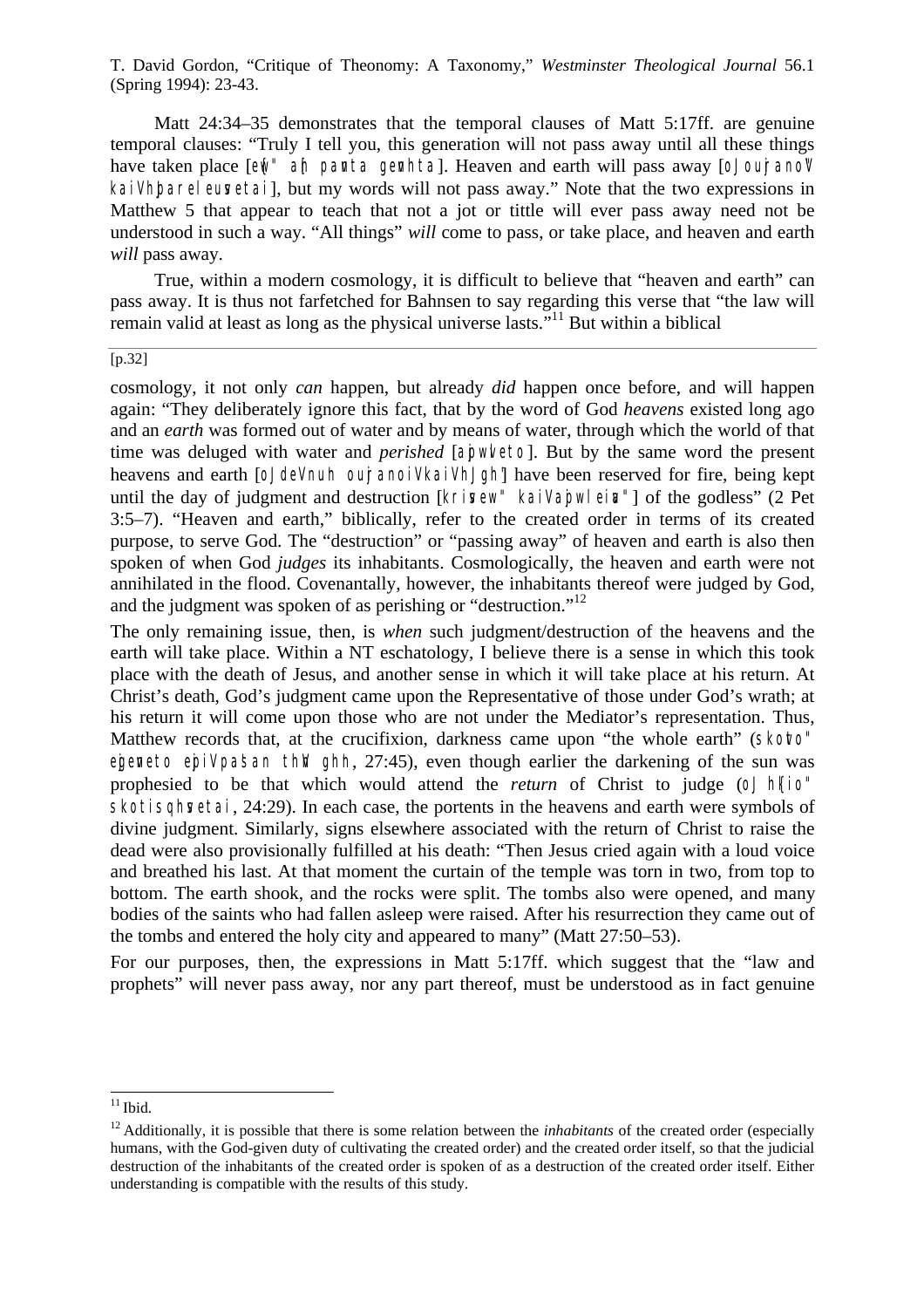temporal expressions, indicating that they will not pass away *until* all the matters prophetically anticipated come to pass, as D. A. Carson and others have argued.<sup>13</sup> From

 $\overline{[p.33]}$ 

both an OT and a gospel perspective, OT prophecies are seen as coming to fulfillment at a single moment, which "moment" the remainder of the NT writings divide into two. Only the apostolic, post-resurrection instruction enables us, with any confidence, to determine which aspects are fulfilled in the first coming of the Messiah, and which in his second coming. And such instruction plainly indicates that many of the "jots and tittles," not the least of which are circumcision, the calendar, and the dietary code, have indeed passed away.

## **3. The Theonomic Understanding of Covenant Theology**

(1) *Historical-theological considerations*. Not surprisingly, there has not been complete unanimity in understanding the relations among the various covenantal administrations in the Bible, even among those who consider themselves "covenant theologians." It is not surprising, because developing a theology of the covenants, or a biblical theology (in the Vosian sense), is one of the most synthetic and comprehensive of the theological disciplines. For centuries, there has been discussion about how best to describe the similarities and dissimilarities between the various biblical covenants and the various redemptive epochs. Although I embrace one of those viewpoints, what follows is designed more to set the discussion of Theonomy within a history-of-doctrine framework, than to promote the viewpoint I hold.

Prior to the Westminster Assembly's meeting, a fairly substantial amount of work had been done discussing the relations between the various biblical covenants.<sup>14</sup> Samuel Bolton provided a fairly thorough list of options which were present in his day, in a volume first published while the assembly was still in process (*The True Bounds of Christian Freedom*, 1645). Interestingly, as early as the seventeenth century, the Sinai covenant was considered to be perhaps the most difficult covenant administration for covenant theologians to come to terms with. According to Bolton, the difficulty was due to the way that covenant theology attempted to distinguish the covenants made with the two Adams from all other covenants. Having correctly determined that these covenants, made with two representative individuals who were sinless at the time of the administration, were necessarily different from other covenants, covenant theology then went on to distinguish these from other covenants, ordinarily by applying the label "covenant of works" to the Adamic covenants, and "covenant of grace" to the others. In

#### [p.34]

l

and of itself, this was not too great a problem, but it became a problem when discussing the Sinai administration, which apparently all conceded had both legal and gracious aspects.

Bolton described four approaches to dealing with this situation. (1) Those who recognized a covenant of nature, a covenant of grace, and a covenant mixed with nature and grace. (2) Those who recognized a *foedus natura* made with man before the Fall, a *foedus promissi* made with Adam after the Fall, and a *foedus operi*, a covenant of works made with

<sup>13</sup>*From Sabbath to Lord's Day* (Grand Rapids: Zondervan, 1982) 77ff. Cf. also Robert Banks, *Jesus and the Law in the Synoptic Tradition* (Cambridge: Cambridge University Press, 1975), and John P. Meier, *Law and History in Matthews Gospel* (AnBib 71; Rome: Biblical Institute Press, 1971).

<sup>&</sup>lt;sup>14</sup> Mark W. Karlberg has provided a very good overview of various theories of covenant theology in his "Reformed Interpretation of the Mosaic Covenant," *WTJ* 43 (1980) 1-57.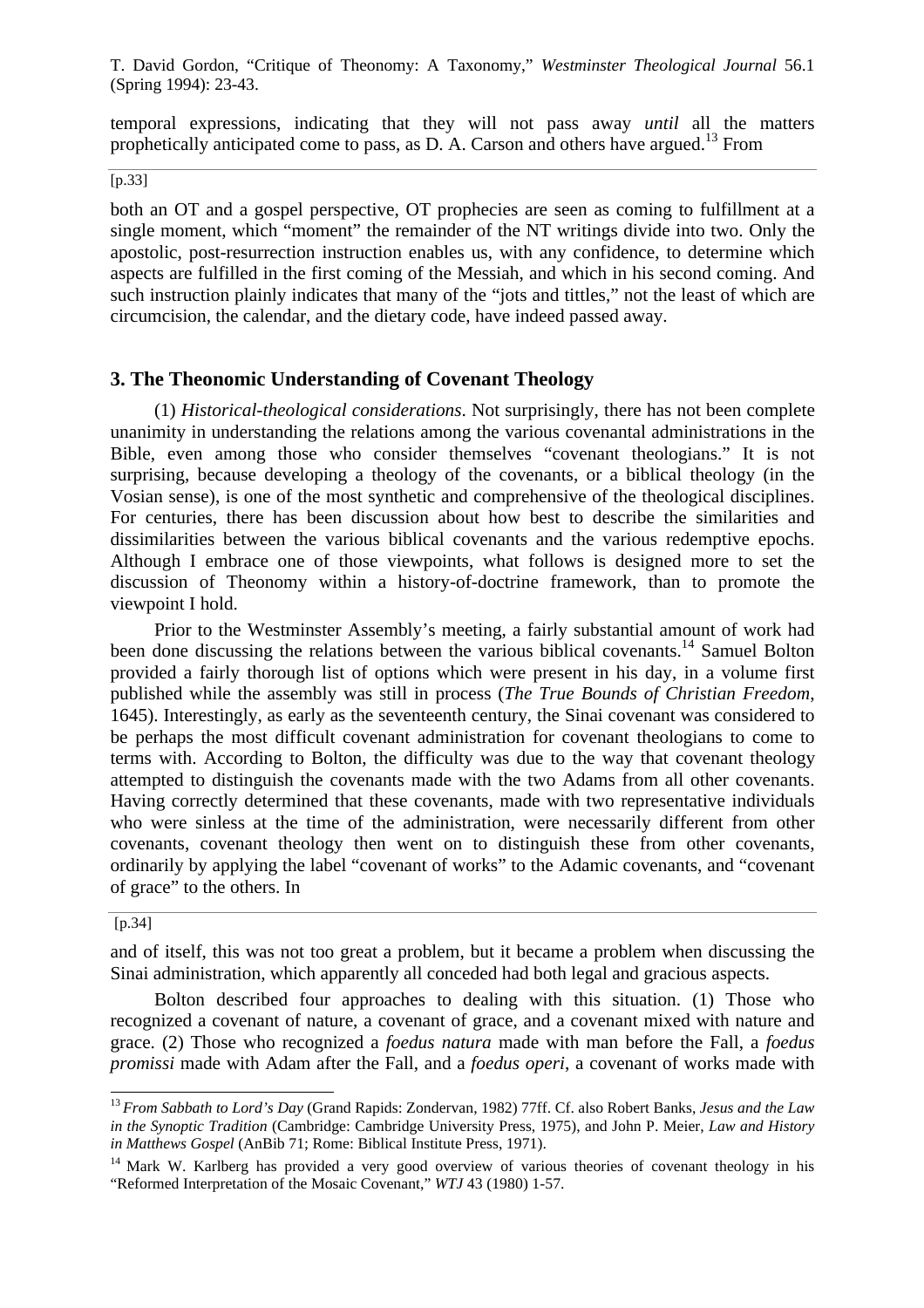the Jews at Sinai. (3) Those who recognized a *foedus natura* made with man before the Fall, a *foedus gratiae* (a covenant of grace made with us in Christ), and a *foedus subserviens* (subservient covenant) made with the Jews at Sinai. (4) Those who never did recognize but two covenants, one of works before the Fall and one of grace after, "Yet…this covenant of grace was dispensed to the Jews in such a legal manner that it seems to be nothing else but the repetition of the covenant of works."<sup>15</sup>

Interestingly, each of the four views revealed a tension between the desire to recognize two covenants (those made with the sinless mediators and those made with sinners) and the desire to recognize three covenants (Bolton, for what it's worth, adopted the third view, above). Further, the tension was caused by the Sinai covenant's having similarities both to the covenant of works/nature and to the covenant of promise/grace.

Charles Hodge's view in the nineteenth century reflected the same tension reflected in the seventeenth century in understanding biblical covenants. Especially important for our purposes was Hodge's candid recognition that Sinai was indeed difficult to describe, precisely because it continued the covenant of grace while also retaining (for typological reasons) a "legal" element:

Besides this evangelical character which unquestionably belongs to the Mosaic covenant, it is presented in two other aspects in the Word of God. First, it was a national covenant with the Hebrew people. In this view the parties were God and the people of Israel; the promise was national security and prosperity; the condition was the obedience of the people as a nation to the Mosaic law; and the mediator was Moses. In this aspect it was a legal covenant. It said, "Do this and live."<sup>16</sup>

It should be noted, however, that while there was widespread willingness to concede a legal dimension to the Sinai administration, there were also individuals unwilling to speak in this manner. Perhaps most prominent among these voices, in the nineteenth century, was that of Robert Lewis Dabney.

## $[p.35]$

l

Coming now to the last stage of the old dispensation, the Covenant of Sinai, we find several marked and impressive additions to the former revelations. But they will all be found rather developments of existing features of the gospel, than new elements.

The Covenant of Sinai has seemed to many to wear such an aspect of legality, that they have supposed themselves constrained to regard it as a species of Covenant of Works…. This is untenable; because it is inconsistent with God's spiritual and unchangeable character, and with His honour.<sup>17</sup>

Dabney's disagreement was partially due to a misunderstanding. Dabney apparently believed that a covenant was *either* gracious *or* legal. Believing this, and rightly recognizing that there were true saints under the Sinai administration, who would profit from the gracious atoning work of Christ, Dabney could not describe such an administration as "legal." What he appears to have misunderstood is that the legal dimension recognized by many at Sinai was only *one dimension*. That is, other orthodox theologians had not argued that the Sinai administration was exclusively, or even primarily, legal; they had argued that there was a legal dimension, related to the inheritance of the land of Canaan.

<sup>&</sup>lt;sup>15</sup> Samuel Bolton, *The True Bounds of Christian Freedom* (repr. Edinburgh: Banner of Truth, 1964) 90.

<sup>&</sup>lt;sup>16</sup> Charles Hodge, *Systematic Theology* (repr. Grand Rapids: Eerdmans, 1977) 2.375.

<sup>&</sup>lt;sup>17</sup> Robert Lewis Dabney, *Lectures in Theology* (repr. Grand Rapids: Baker, 1985) 452-53.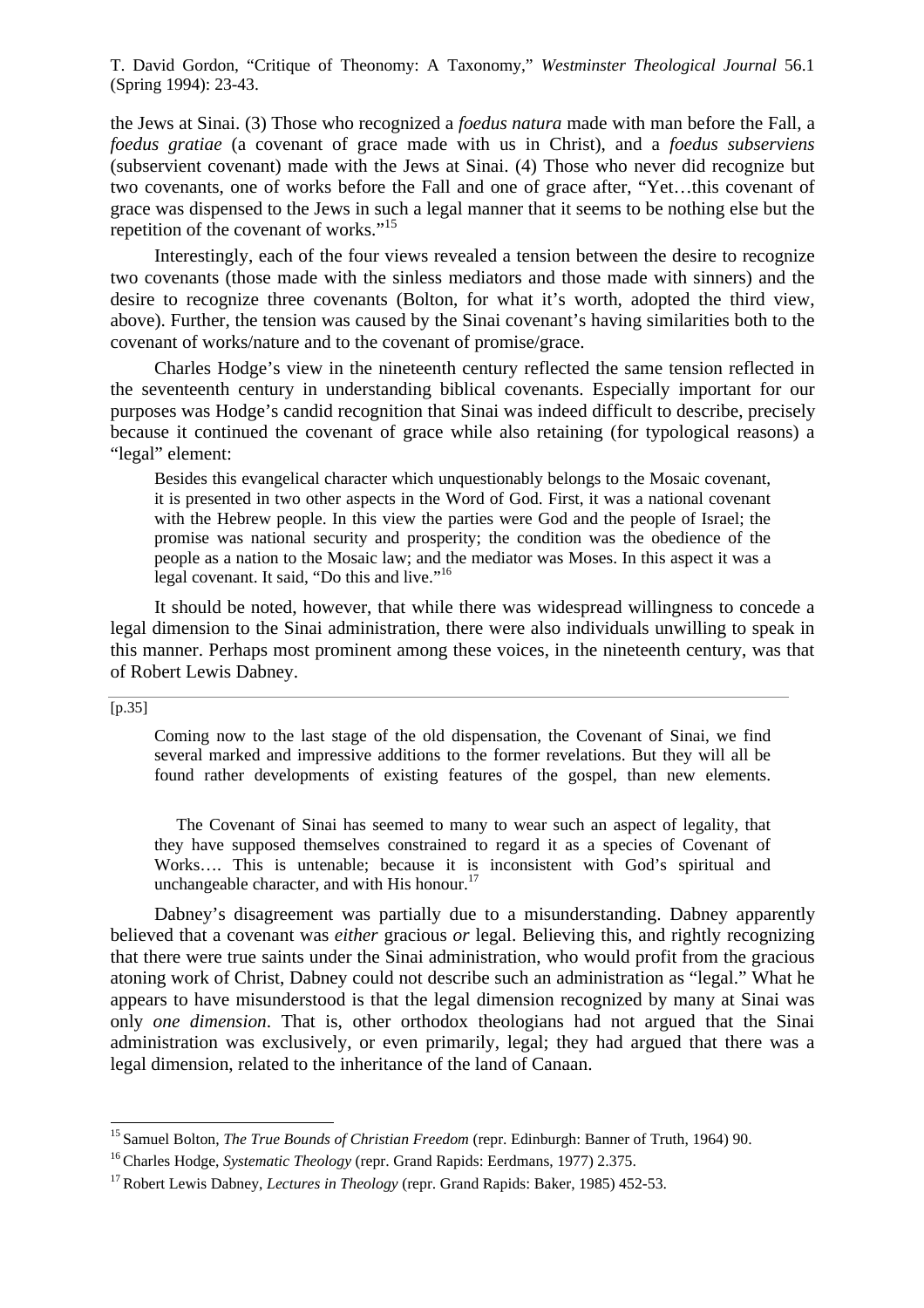Dabney's disagreement was also due, however, to a genuine error on his part, one which would not remain confined to him. Note that Dabney considered it "untenable" for Sinai to be legal, because this would be "inconsistent with God's spiritual and unchangeable character." For Dabney, an unchangeable character is not capable, apparently, of revealing "new elements" to subsequent covenant-administrations, but only of revealing "developments of existing features." For Dabney, covenants (and laws) are reflections of the character of the one establishing the covenants (and laws) and thus are no more changeable than the character of the one so establishing them. Dabney fell philosophically in the Western tradition of natural law, mediated to him most directly through Scottish Common Sense philosophy. This is even clearer in his discussion of law than in his discussion of covenants:

These (moral distinctions) are intrinsic in that class of acts. They are not instituted solely by the positive will of God, but are enjoined by that will because His infinite mind saw them to be intrinsic and eternal. In a word: Duties are not obligatory and right solely because God has commanded them; but He has commanded them because they are right…. Just so; it is admitted that the basis of the moral distinction is *a priori* to all volition of God.<sup>18</sup>

Space does not permit a refutation of this brand of natural law theory here, though any theist can quickly perceive the direction such a refutation would take.<sup>19</sup> Rather, our

#### [p.36]

 purpose is to indicate that some covenant theologians were resistant to the notion of "new elements" entering various covenant administrations, and that they did so because of certain philosophical commitments which had long-standing roots in the West.

With the arrival of dispensationalism an interesting thing happened to covenant theology, at least in some circles. Properly alarmed over the almost total discontinuity alleged to exist between the Sinai administration and the New Covenant by dispensationalists, covenant theologians became shy about the "works" dimension of the Sinai covenant, which had been candidly (though not unanimously) conceded within covenant theology before. Rightly reacting to the dispensational (and incipiently Arminian) denial of a unified *purpose* of redemption, covenant theologians became at times reactionary about the suggestion of *any* differences among the covenant administrations, as though admitting such differences would cause one to slide down the slippery slope toward dispensationalism. Perhaps the most celebrated example has been the tendency to perceive Meredith G. Kline's views as unusual or novel, when they are in fact virtually identical (in broad stroke) with the views discussed by Bolton in the early 1640s. It is not my intention to explicate or defend Kline's views here, but to remind that his views are not at all novel; they are over 350 years old. His views have been *perceived* as unusual in the context of a generation in full reaction against dispensationalism.

One of the interesting twists of the twentieth century (at least from a seventeenthcentury perspective) would be the covenant views of John Murray, especially as those views are expressed in his pamphlet, *The Covenant of Grace*. Murray recognized that his views on the covenant of grace were intentionally novel: "It appears to me that the covenant

l

 $18$  Ibid., 352.

<sup>&</sup>lt;sup>19</sup> Such a view as Dabney's essentially affirms moral law to exist in the universe apart from the volition of the Creator. Yet who created the universe with such inherent law, other than the Creator? Who caused such law to inhere in the universe, if not God? By whose volition was such a universe placed into existence, if not Gods? Can it possibly be that there are "intrinsic and eternal" moral laws in the universe, prior to God's volition, which God does not establish but only recognizes?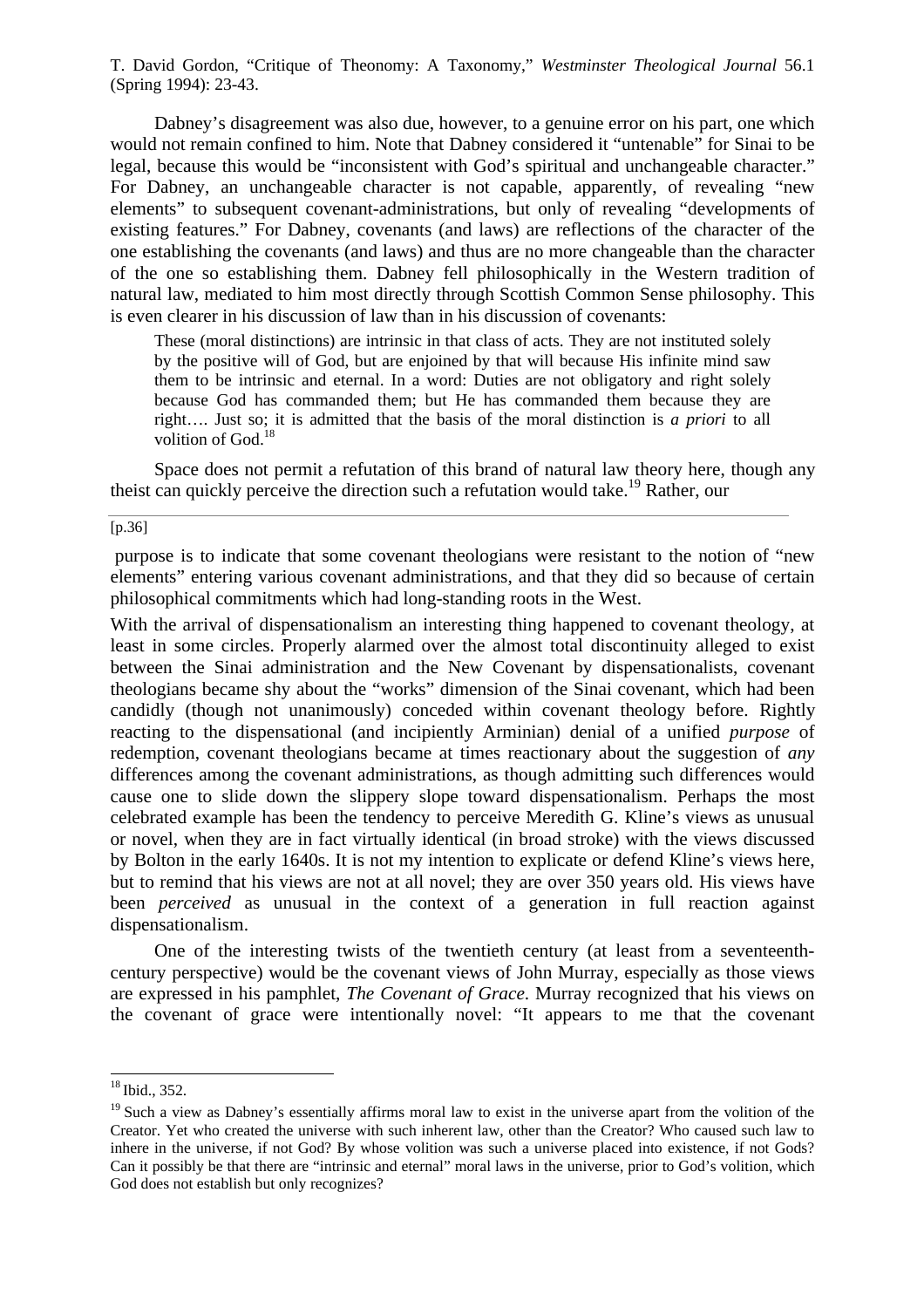theology…*needs recasting*."<sup>20</sup> It is not odd that the twentieth century would find it necessary to recast earlier theology, of course. But what is interesting is the particular nature of Murray's recasting. The seventeenth century found a two-covenant approach difficult, so difficult that it either found itself proposing a three-covenant approach or a two-covenant approach with a "legal" administration as a subset of the second (sort of a two-and-a-half covenant view). Murray's recasting, however, became effectively mono-covenantal, as he proposed a view which perceived all biblical covenants as essentially similar. He did this in two ways. First, he omitted discussion of the Adamic administration

#### [p.37]

l

from the pamphlet.<sup>21</sup> thereby reducing the amount of difference among covenant administrations by discussing only the post-Fall covenants (which, of course, are much more similar one to another than they are to the covenants with the two Adams). Second, he was particularly resistant to recognizing any structural distinction between the promissory Abrahamic covenant and the (at least partially) "legal" Sinai covenant. He spent very little space distinguishing the Abrahamic from the Sinai covenant, and in fact recognized only a difference of emphasis there.<sup>22</sup> This made his view different from any of the four options mentioned by Bolton.

Now is not the time to enter into a full evaluation of Murray's "recasting," though I think covenant theology was better off without it. To Murray's credit, he very honestly acknowledged the novelty of aspects of his views, and that he was intending to recast

<sup>&</sup>lt;sup>20</sup> John Murray, *The Covenant of Grace* (London: Tyndale, 1977) 5, emphasis mine.

<sup>&</sup>lt;sup>21</sup> Though Murray discussed this administration thoroughly in his *Imputation of Adam's Sin* (Phillipsburg, NJ: Presbyterian and Reformed, 1959) and in his paper, "The Adamic Administration," in *The Collected Writings of John Murray* (Edinburgh: Banner of Truth, 1977) 2.47-59.

 $22$  "At the outset we must remember that the idea of conditional fulfilment is not something peculiar to the Mosaic covenant. We have been faced quite poignantly with this very question in connection with the Abrahamic covenant. And since this feature is there patent, it does not of itself provide us with any reason for construing the Mosaic covenant in terms different from those of the Abrahamic" (Murray, *The Covenant of Grace*, 20). "What needs to be emphasized now is that the Mosaic covenant in respect of the condition of obedience is not in a different category from the Abrahamic" (p. 22). Yet earlier, in his description of the Abrahamic covenant, Murray had said, "The grace dispensed and the relation established do not wait for the fulfilment of certain conditions on the part of those to whom the grace is dispensed" (p. 19). Since Murray has already defined the essence of the covenant to consist in the vital communion established, and since that particular dimension is sovereignly determined, he is correct in saying that this dimension does not await the "fulfilment of certain conditions on the part of those to whom the grace is dispensed." The problem is that the inheritance of the land, as a distinctive feature of the Sinai administration, *does* depend on the "fulfilment of certain conditions on the part of those to whom the grace is dispensed." Yet when Murray discusses the Sinai covenant, he does not refer to the conditions of inheriting the land. I would not disagree with Murray's saying, for instance, "This fact links the Mosaic very closely with the Abrahamic and shows that religious relationship on the highest level is contemplated in both, namely, union and communion with God." What I would disagree with is the tendency of Murray to thus discount land inheritance as a significant feature of the Mosaic administration, and with it, obedience as the *condition* of inheritance. Ironically, Murray has overlooked the eschaton (functionally, anyway) in his description of "religious relationship on the highest level. In heaven, which I would think consists of religious relation on the highest level," the *place* in which the communion exists is not insignificant. It is a *place* free of sin and sinners, free of all of the enemies of God's people, "holy" in the highest and most perfect sense. And, in my judgment, Canaan was a *type* of that heavenly place. In diminishing the role of Canaan (and the condition of its inheritance) in the Sinai administration, Murray has not only failed to describe that covenant administration adequately, but, ironically, he has disserved his own attempt to describe accurately the *relational* dimension of biblical covenants, since one feature of that relation is that it is exclusively a relation between God and his people. This exclusive feature is only fully realized in heaven, when all who are not God's people are excluded; but this feature is typified, beautifully, by the land aspect of the Sinai administration.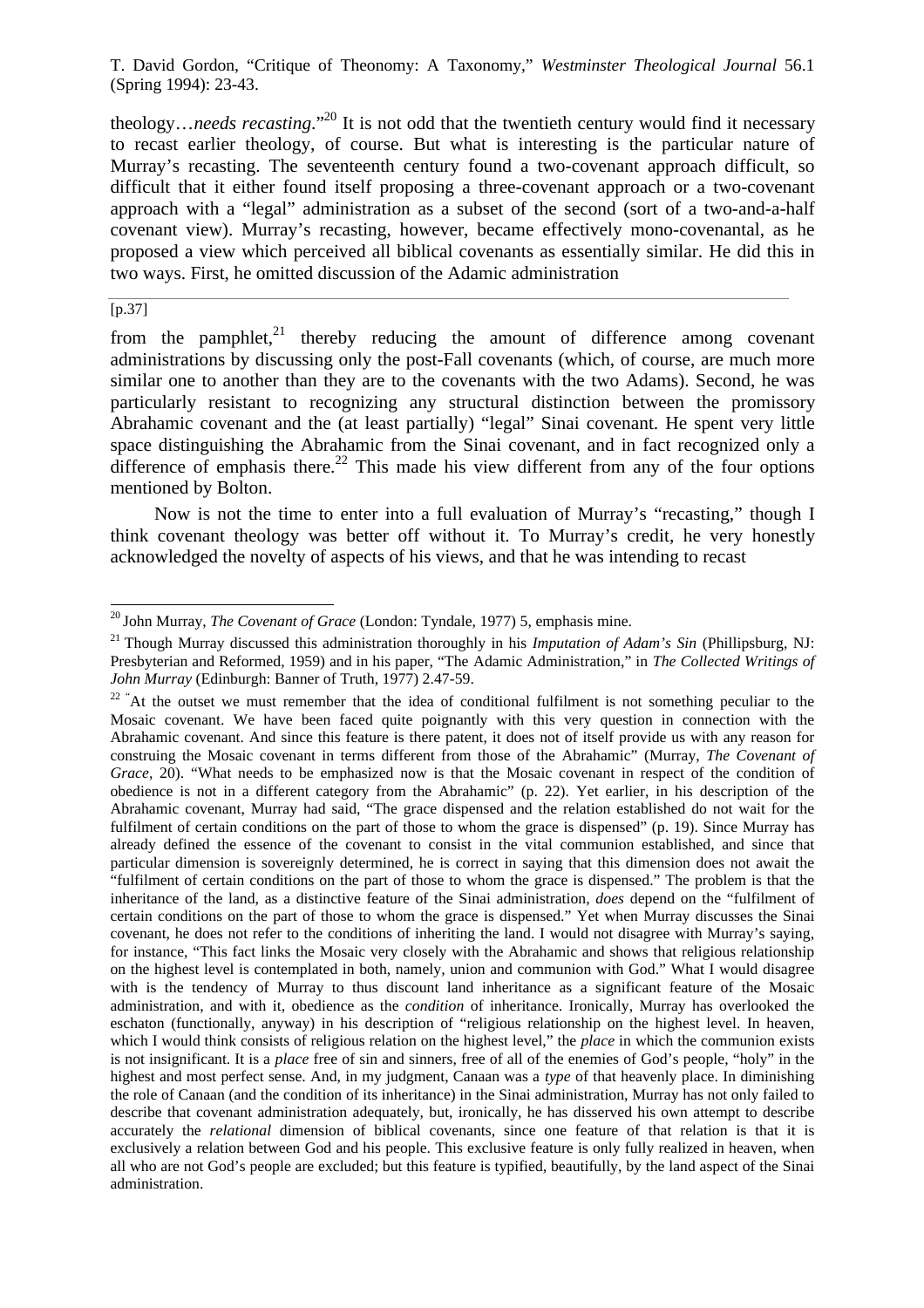#### [p.38]

what was, to him, a deficient system. The point here is merely to indicate that, whether in conscious reaction to dispensationalism or not, Murray promoted a view which was intentionally quite different from that of some of the covenant theologians of earlier generations, $^{23}$  and one of the differences resided in acknowledging fewer areas of covenantal discontinuity than had been previously recognized within covenant theology.<sup>24</sup>

It may not be merely coincidental, then, that many of the more ardent proponents of Theonomy are influenced by the same tradition that influenced (and possibly culminated in) John Murray. If Dabney, Murray, et al. were uncomfortable recognizing fundamental differences in the stipulations of the Mosaic covenant and other biblical covenants, it would not be surprising if those influenced by them would be uncomfortable recognizing fundamental differences in the *legislation* within the various covenants. The majority of American Presbyterians have always differed with the majority of Scottish Presbyterians over the civil magistrate, and this difference itself reflects a deeper (though often implicit more than explicit) difference over the Israelite theocracy. Was that theocracy a model for all civil government, or was it a type of the eschatological kingdom?<sup>25</sup> Any good "crown and covenant" Scottish Presbyterian (and Murray was a good one) tends to answer this differently than a good American Presbyterian. If space permitted, we would attempt to demonstrate that this difference itself rests upon philosophical presuppositions. The Scottish Common Sense interpretation of natural law theory conceives the universe as having an unchanging order inherent within it, and thus tends to view anything which is

#### [p.39]

l

"new" as merely a clearer understanding of what was always incipiently present. Individuals influenced by this tradition tend to see later biblical covenants merely as organic developments of what was incipient in earlier covenants.<sup>26</sup>

 $^{23}$  Murray's view was not entirely idiosyncratic, however. His resistance to recognizing the "legal" dimension of the Sinai administration reflects the same tendency in R. L. Dabney.

<sup>&</sup>lt;sup>24</sup> What Murray appears to have done is to have defined "covenant" in terms of the *effects* of the various covenants, namely, the establishing of some sort of vital relation between God and his people. This is somewhat different, and indeed narrower, than the biblical definition of covenant as inclusive of the particular administration itself, not merely what was effected thereby. Thus, Murray's somewhat brief discussion of the stipulations or requirements of the varying covenants is due to his belief that such stipulations are not really part of the *essence* of covenants. Not surprisingly, then, he perceives little difference between the Abrahamic and the Sinai covenants, since the *effect* of each will be so similar: "I will be their God, and they will be my people." Paul, by contrast, describes covenants in terms of their administration and their stipulations or requirements, and thus contrasts the promissory character of the Abrahamic and the "works" character of the Sinai covenant in, e.g., Galatians 3. The earliest covenant theologians of the sixteenth and seventeenth centuries appear to have employed the term "covenant" more as Paul did, including both the stipulations and the effects of varying covenants, and this is why for them (more than for Murray) the Sinai administration could be perceived as having a genuinely legal/works dimension, although not with regard to salvation but with regard to inheriting and prospering in Canaan.

<sup>&</sup>lt;sup>25</sup> For evidence that Geerhardus Vos and Cornelius Van Til perceived the theocracy as a type of the final, eschatological kingdom, see references in my Van Til and Theonomic Ethics in the forthcoming *Festschrift* for Meredith G. Kline.

 $26$  In this regard it may not be insignificant to recall that Charles Hodge studied in Germany, and was influenced philosophically by the Continent, whereas Dabney's philosophical leanings were evidently British. This different philosophical orientation may very well have accounted for Hodge's willingness to speak of the Sinai administration as different in kind from the Abrahamic, and Dabney's unwillingness to do the same. Similarly, Geerhardus Vos, representing the Continent again, recognizes in his biblical theology not only what he called the "organic principle" (his label for continuity), but also what he called the "principle of periodicity" (his label for discontinuity). Cf. Vos's *Biblical Theology* (Grand Rapids: Eerdmans, 1975) 16.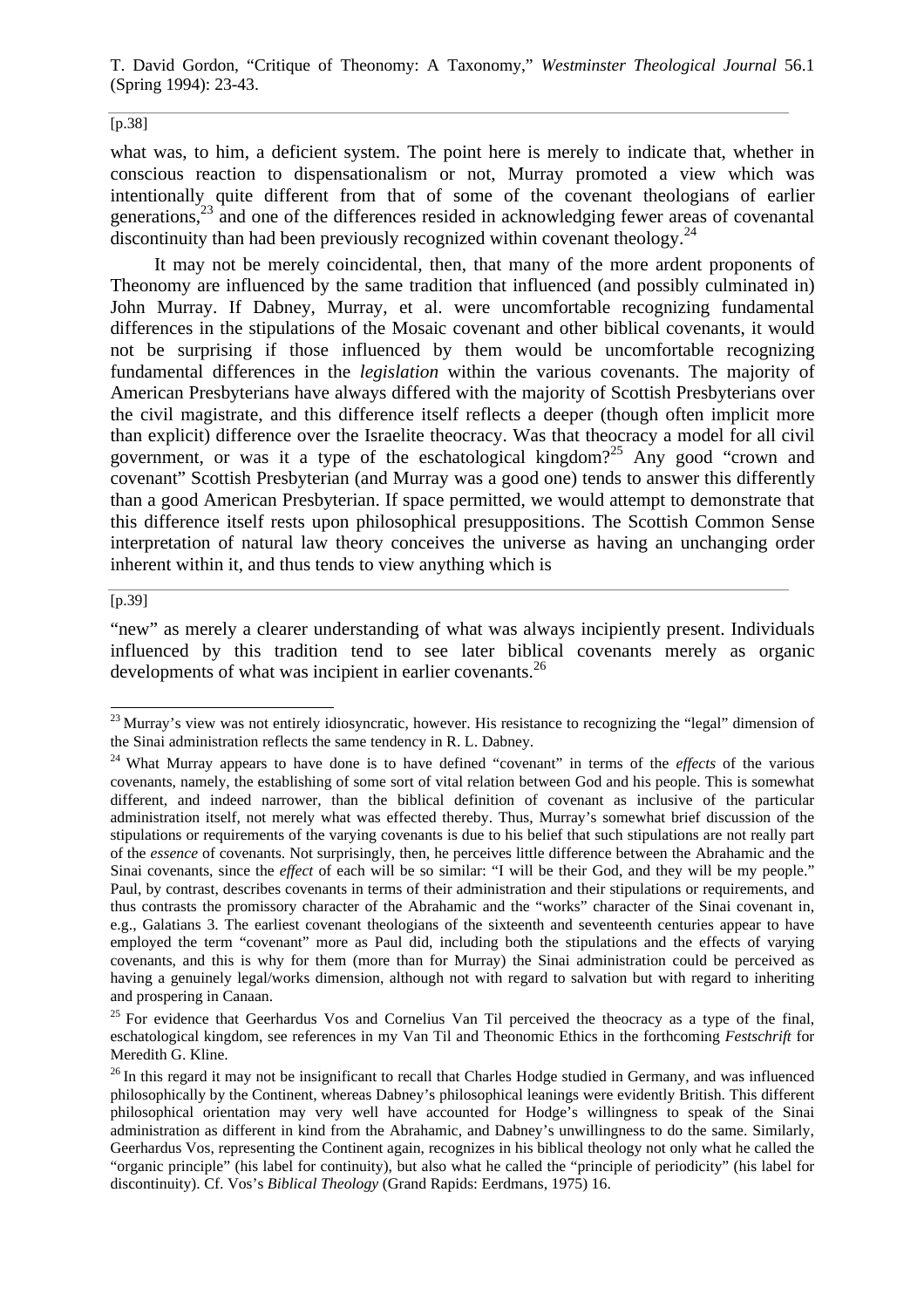(2) *Covenant theology in Theonomy*. Whether due to the direct influence of Dabney and Murray or not, it is without doubt that Theonomy's approach to biblical covenants tends toward mono-covenantalism. What is distinctive about Theonomy is its resistance to recognizing discontinuity in the legislation of the various covenants.

What's in a word? Well, in this case, plenty. Theonomy's resistance to recognizing covenantal distinctions as they are represented in Scripture goes even so far as to change conventional Christian nomenclature. Throughout *Theonomy in Christian Ethics*, Bahnsen promotes the neologistic "older covenant" and "newer covenant." Jeremiah was most assuredly not looking forward to a "newer" edition of the "older covenant"; he anticipated a "new covenant…*not like* the covenant I made with their fathers" (Jer 31:31–32). Jesus, similarly, did not institute, by his sacrifice, merely a "newer" covenant. He did not refer to the cup as a "newer" covenant, but as a "new" covenant, and his apostles similarly considered themselves "ministers of a new covenant" (2 Corinthians 3). The point is not merely terminological, but conceptual. The new covenant is not merely different in comparative *degree* from the Sinai covenant; it is also different in qualitative *kind* from that covenant; it is, at least in some respects, "not like" the covenant God made with the ancestors when he took them out of Egypt.

If there is a hermeneutical commitment evident in Theonomy (despite the genuine differences on many particular exegetical points within Theonomy) it is the belief that the Sinai legislation, even in its judicial dimensions, is legislation which is well-suited for, and intended to be observed by, all nations and peoples. Now plainly, the duties of a given covenant are only obligatory on those who are parties to the covenant. For Theonomy, however, all peoples in all times are obliged to these duties, unless there is some instruction somewhere else in Scripture exempting particular peoples from particular duties. The Theonomic approach, then, abstracts the legislation from its covenantal context. Apparently, for Theonomy, a covenant really was made at Sinai, but the

## $[p.40]$

legislation was a peripheral, incidental dimension of the covenant itself; or, a covenant was really made at Sinai, and the covenant itself continues until the return of Christ.

One of the most profound ironies has been the failure of covenant theologians (with some exceptions) to critique Theonomy on this point. One would think that covenant theologians would have some idea of what a covenant is. Do covenants have parties, or do they not? Do covenants have obligations and sanctions, or do they not? If a covenant has parties, how is it that non-parties are obliged to its duties? How could the Gentiles, described by the apostle Paul as "outside of the law" (ajnomw") possibly be obliged to the law? How could it possibly be meaningful for Paul to distinguish Jews from Gentiles because "to them belong…the covenants, the giving of the law" (Rom 9:4), if the covenant and its laws oblige non-Jews equally with Jews?

Theonomists are not the first to abstract legislation from the Sinai covenant. The Westminster Assembly appears to have done it beforehand, though on a much smaller scale and in a more ambiguous manner. The divines at Westminster appear to have abstracted the decalogue from the Sinai covenant, and to have understood the ten words as timeless and, if you will, "covenant-less." This is revealed in the *Westminster Confession of Faith* 19.1-2 (emphasis mine):

God gave to Adam a law, as a covenant of works, by which he bound him and all his posterity to personal, entire, exact, and perpetual obedience, promised life upon the fulfilling, and threatened death upon the breach of it, and endued him with power and ability to keep it. *This law*, after his fall, continued to be a perfect rule of righteousness;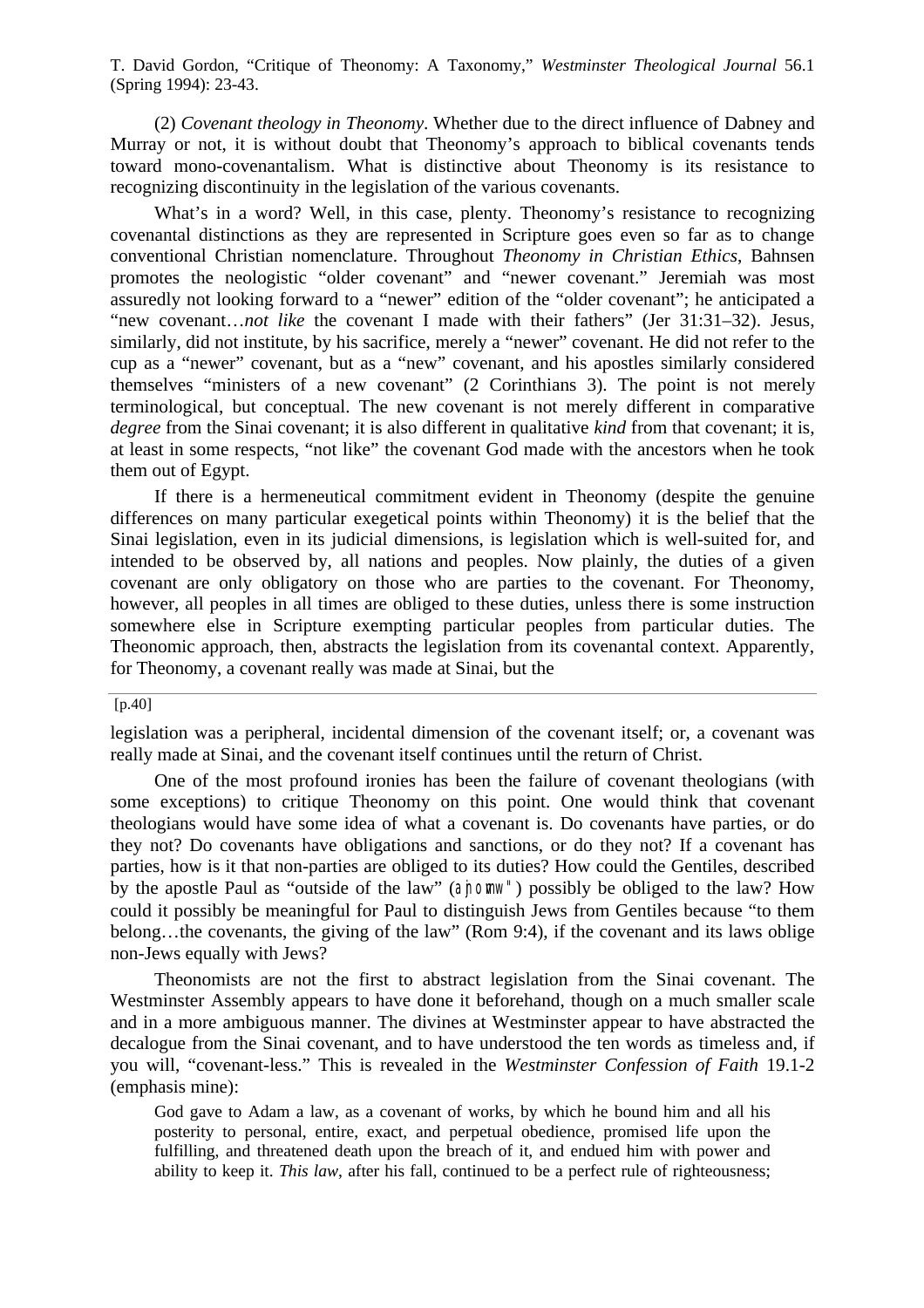and, as such, *was delivered by God upon Mount Sinai*, in ten commandments, and written in two tables: the four first commandments containing our duty towards God; and the other six, our duty to man. [*WCF* 19.2, emphasis mine]

The assembly asserted that God gave the ten commandments (or the equivalent thereof) to Adam, and then gave the same law to Moses. This assertion then, if unchallenged, permits the decalogue to be perceived as a timeless, "covenant-less" expression of God's moral will.

This assertion is not only completely without any biblical evidence, but it is an assertion contrary to some of the evidence in Scripture, most notably Rom 5:13, "sin was indeed in the world before the law." Note that the assembly places the law "in the garden"; Paul places it *outside* of the garden, after sin entered the world. The evidence becomes even greater when we recognize throughout the Scriptures the close relation between the ten commandments and the Sinai covenant. Biblically, far from being "abstractable" from that covenant administration, the ten commandments are the *heart* thereof. The biblical authors can speak, at least by synecdoche, of the Sinai covenant as *being* the ten

#### [p.41]

l

commandments. Further, the "tablets" engraved at Sinai are often qualified as the tablets "of the covenant," and this covenant is stated to have *not* been made with others prior to that generation. $27$ 

Deut 4:13: He declared to you *his covenant*, which he charged you to observe, *that is, the ten commandments;* and he wrote them on *two stone tablets*.

Exod 31:18: When God finished speaking with Moses on Mount Sinai, he gave him the *two tablets of the covenant*, tablets of stone, written with the finger of God.

Deut 9:9, 11: When I went up the mountain to receive the stone tablets, the *tablets of the covenant* that the LORD made with you, I remained on the mountain forty days and forty nights; I neither ate bread nor drank water….

At the end of forty days and forty nights the LORD gave me the *two stone tablets, the tablets of the covenant.*

*Exod 34:27–29: The LORD said to Moses: Write these words; in accordance with these words I have made a covenant with you and with Israel. He was there with the LORD forty days and forty nights; he neither ate bread nor drank water. And he wrote on the tablets the words of the covenant, the ten commandments*. Moses came down from Mount Sinai. As he came down from the mountain with the *two tablets of the covenant* in his hand, Moses did not know that the skin of his face shone because he had been talking with God.

Deut 5:2–3: The LORD our God made a *covenant with us at Horeb. Not with our ancestors did the LORD make this covenant, but with us*, who are all of us here alive today.

<sup>&</sup>lt;sup>27</sup> Stuart Robinson recognized this years ago: "You are now ready to ask - What then is the nature and purpose of the Sinai revelations: and what place and relation do they hold in the gospel system? The answer to this question is not left to our conjecture or to mere ingenious inference. In much fuller detail than in the case of any of the preceding revelations is the whole matter expounded for us by the Scriptures themselves. This is a *covenant transaction*, and this law, so called, constitutes simply *the stipulations of that covenant*. So it is expressly declared of it, 'The Lord our God made a *covenant* with us at Horeb.' It was ratified formally, as a *covenant*, when first received, the people being called upon solemnly to swear it, after it had been written down in a book" (*Discourses of Redemption* [Richmond: Presbyterian Committee of Publication, 1866] 124, emphases mine). It should be noted, however, that Robinson was completely unsympathetic with the thesis here proposed. Later Robinson said: "It is no theory of mine, therefore, but the Holy Ghosts, that this Sinai law is our law. And just as truly was it with you and me, brethren, 'who are alive *this day*,' that he made that covenant" (p. 138; emphasis mine).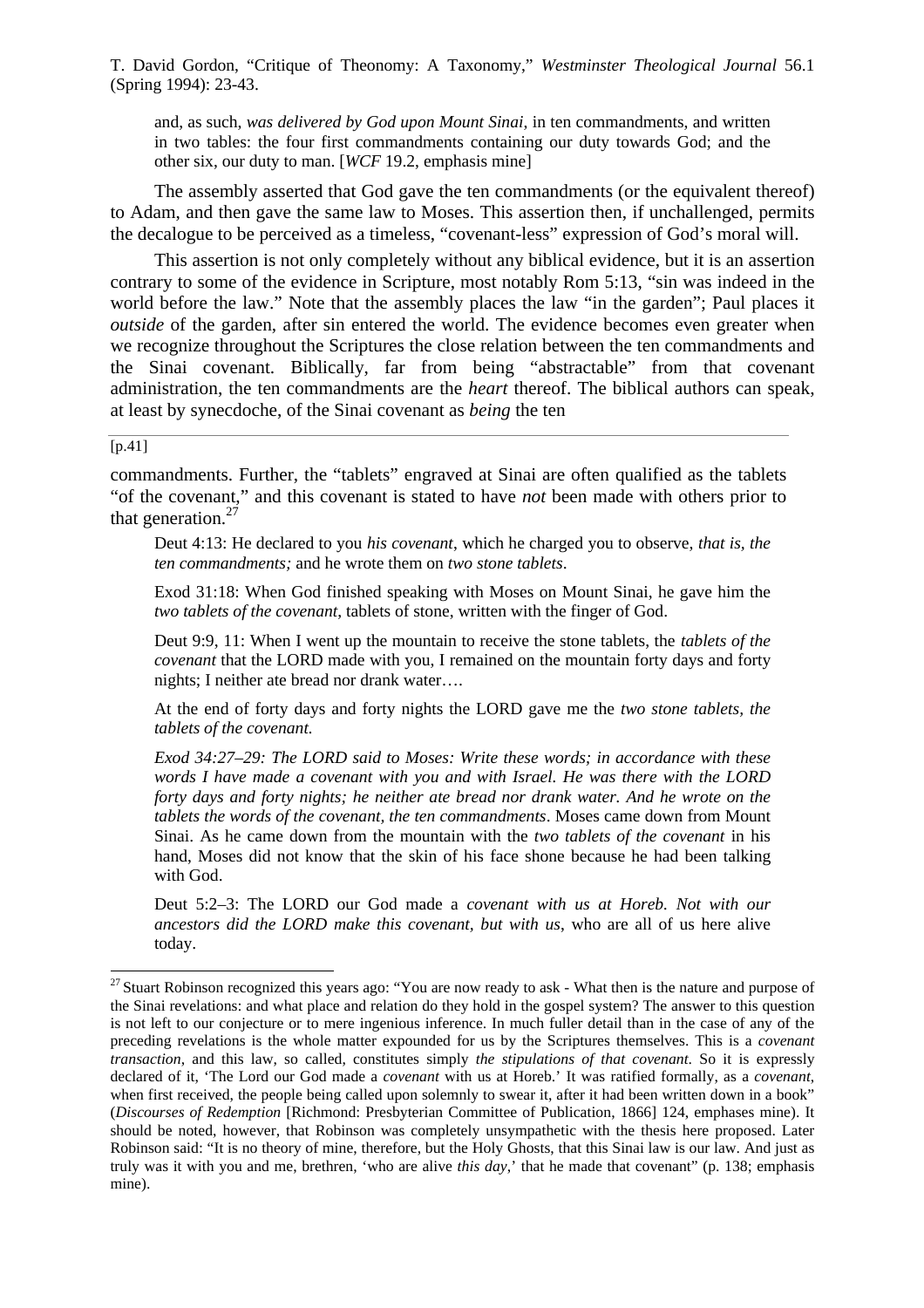Although the assembly appears to have contributed to misunderstandings of the decalogue in subsequent generations, it must be remembered that their purpose was catechetical, not biblical-theological. Their desire to find some location in which the moral will of God was "summarily comprehended" was catechetically proper, despite the misunderstanding of the covenantal role of the decalogue which may have resulted therefrom. Further, it must be noted that the assembly "limited" the damage done, by abstracting *only* the decalogue. In *WCF* 19.3-4, the assembly indicated that there were other aspects of the Sinai legislation (which they called "ceremonial" and "judicial") that were covenantally conditioned.

[p.42]

Despite these qualifications, it must be admitted that the work of the assembly established the precedent of abstracting covenantal duties from the covenant in which they were given. This precedent, combined with the reactionary response to the errors of dispensationalism, created soil in the twentieth century which virtually guaranteed that Theonomy, or something like it, would take root.

Theonomy follows the a-covenantal hermeneutic of the Westminster Assembly, yet without the qualifications or limitations of *WCF* 19:4: "To them also, as a body politic, he gave sundry judicial laws, which expired together with the state of that people; not obliging any other now, further than the general equity thereof may require." Theonomy tends to abstract *all* of the Sinai legislation from its covenantal setting. While some Theonomists borrow the confessional language of "general equity," they rarely employ it with the four confessional qualifications, namely, the recognition that those in covenant with God at Sinai were a "body politic" (unlike the New Covenant community); that those laws "expired together with the state of that people"; that such are "not obliging any other now"; and that the general equity only *may* require that some of that body of legislation would be equitable generally to other nations.

Thus, Theonomy follows the assembly in abstracting the decalogue from the covenant administration in which it is given, and of which it is the essential feature; it does not follow the assembly, however, in abstracting the other legislation therefrom. Theonomy agrees with the assembly where I do not; I agree with the assembly where Theonomy does not. On the particular issue at hand, whether the obligation to the judicial laws of Sinai is universal, I agree with the assembly and Theonomy does not. However, our confessional tradition has at least opened the door to a covenant-less understanding of *some* of the Sinai legislation, and is now reaping some of the consequences.

Further, this observation is intended to help explain, in part, Theonomy's origins. Theonomy did not appear "out of the blue," as some may think. Individuals in our tradition who consider Theonomy to be an outrageous or extreme viewpoint are only partially correct. It is true that Theonomy denies *WCF* 19:4, and it is true that Theonomy is even more extreme than Dabney or Murray in the resistance to recognizing the distinctive traits of the Sinai covenant. Theonomy would indeed establish the extreme end of the covenant theology spectrum. However, Theonomy genuinely shares some of the distinctives embraced by others within that tradition. It shares the assembly's abstracting of the decalogue from the Sinai covenant, and then goes further; it shares the tendency of some reactionaries to dispensationalism to deny unique features of the Sinai covenant which earlier generations routinely recognized.

Theonomy, thus, cannot be accounted for merely on sociological or psychological grounds. It is not merely a sociological phenomenon, resisting the tide of a post-Christian